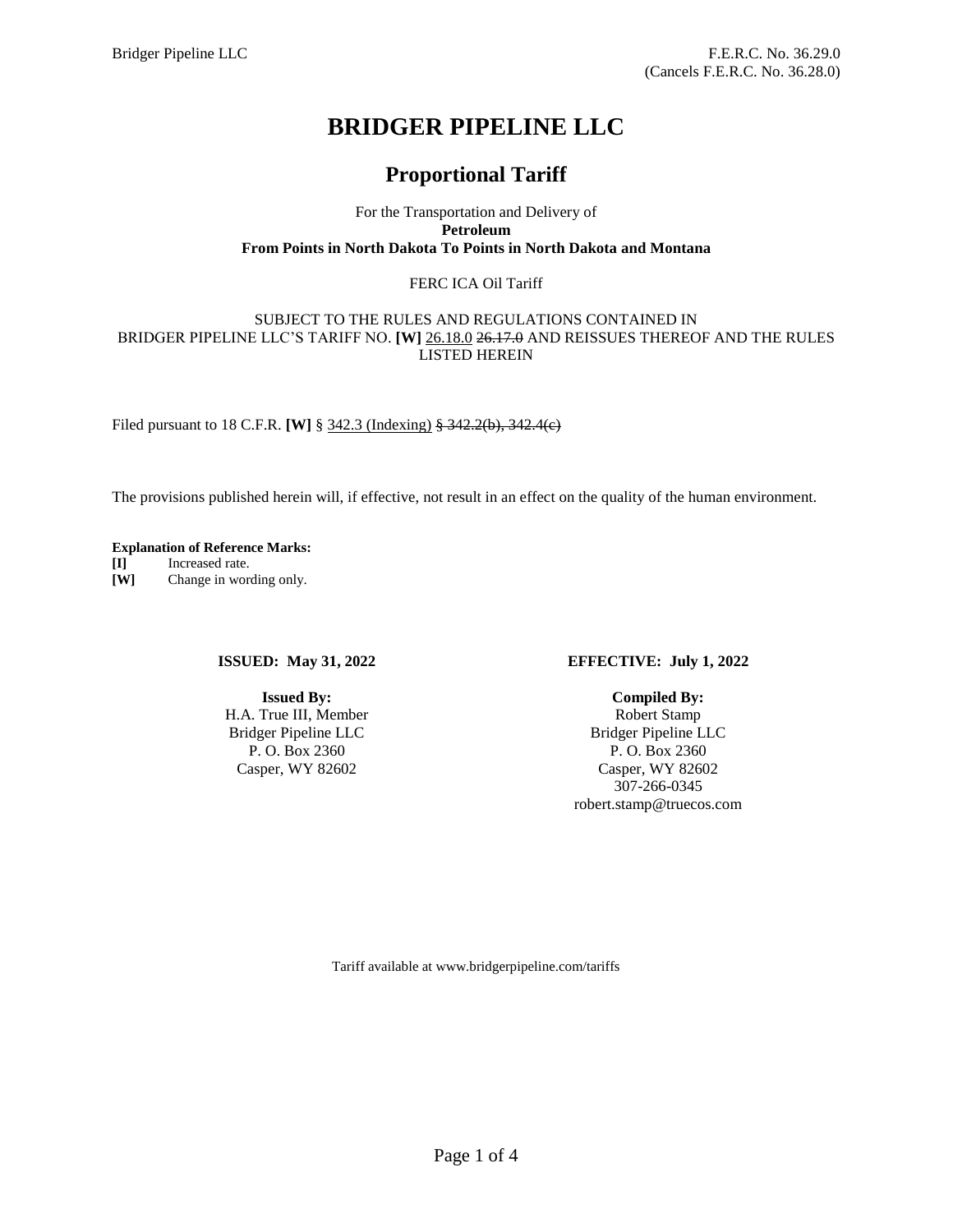### **Table 1**

| List of Points from and to which rates apply and rates on petroleum in cents per barrel of 42 US gallons. |                                                                                       |                                                                                                     |                  |                                      |                                      |                                           |                                                                       |  |
|-----------------------------------------------------------------------------------------------------------|---------------------------------------------------------------------------------------|-----------------------------------------------------------------------------------------------------|------------------|--------------------------------------|--------------------------------------|-------------------------------------------|-----------------------------------------------------------------------|--|
| Route<br>No.                                                                                              | From any of the<br>below origins                                                      | To any of the<br>below<br>destinations                                                              | <b>Base Rate</b> | <b>Level One</b><br>Rate<br>[Note 1] | <b>Level Two</b><br>Rate<br>[Note 2] | <b>Level Three</b><br>Rate<br>[Note $3$ ] | <b>Committed</b><br>Acreage<br><b>Dedication</b><br>Rates<br>[Note 4] |  |
| 01                                                                                                        | Hwy 23 (Keene)<br>Station<br>McKenzie<br>County, ND                                   | <b>Bridger</b><br>Pipeline LLC<br>Skunk Hill<br><b>Station</b> , Billings<br>County, ND<br>[Note 5] | $[I]$ 223.24     | $[I]$ 186.61                         | $[I]$ 163.27                         | $[I]$ 132.16                              | N/A                                                                   |  |
| 02                                                                                                        | Interconnection<br>Points in Dunn<br>and McKenzie<br>Counties, ND                     | <b>Bridger</b><br>Pipeline LLC<br>Skunk Hill<br><b>Station</b> , Billings<br>County, ND<br>[Note 5] | $[I]$ 223.24     | $[I]$ 186.61                         | $[I]$ 163.27                         | $[I]$ 132.16                              | N/A                                                                   |  |
| 03                                                                                                        | <b>Hwy 200</b><br>(Killdeer) Station<br>Dunn County,<br><b>ND</b>                     | <b>Bridger</b><br>Pipeline LLC<br>Skunk Hill<br><b>Station</b> , Billings<br>County, ND<br>[Note 5] | $[I]$ 223.24     | $[I]$ 186.61                         | $[I]$ 163.27                         | $[I]$ 132.16                              | N/A                                                                   |  |
| 04                                                                                                        | Eighty Eight Oil<br>Johnson's Corner<br>Terminal (JCT),<br>McKenzie<br>County, ND     | <b>Bridger</b><br>Pipeline LLC<br>Skunk Hill<br><b>Station</b> , Billings<br>County, ND<br>[Note 5] | $[I]$ 223.24     | $[I]$ 186.61                         | $[I]$ 163.27                         | $[I]$ 132.16                              | N/A                                                                   |  |
| 05                                                                                                        | Arrow Field<br>Services, Johnson's<br>Corner Station,<br>McKenzie County,<br>ND       | <b>Bridger</b><br>Pipeline LLC<br>Skunk Hill<br>Station, Billings<br>County, ND<br>[Note 5]         | $[I]$ 244.64     | N/A                                  | N/A                                  | $[I]$ 153.77                              | N/A                                                                   |  |
| 06                                                                                                        | Hwy 23 (Keene)<br><b>Station</b><br>McKenzie<br>County, ND                            | Baker Station,<br>Fallon<br>County, MT                                                              | $[I]$ 377.19     | $[I]$ 342.11                         | $[I]$ 318.82                         | $[I]$ 287.67                              | [I] $287.67$                                                          |  |
| 07                                                                                                        | Interconnection<br>Points in Dunn,<br>Stark, and<br>McKenzie<br>Counties, ND          | Baker Station,<br>Fallon<br>County, MT                                                              | $[I]$ 377.19     | $[I]$ 342.11                         | $[I]$ 318.82                         | $[I]$ 287.67                              | $[I]$ 287.67                                                          |  |
| ${\bf 08}$                                                                                                | <b>Hwy 200</b><br>(Killdeer) Station<br>Dunn County,<br>ND                            | Baker Station,<br>Fallon<br>County, MT                                                              | $[I]$ 377.19     | $[I]$ 342.11                         | $[I]$ 318.82                         | $[I]$ 287.67                              | $[I]$ 287.67                                                          |  |
| 09                                                                                                        | Eighty Eight Oil<br>Johnson's Corner<br>Terminal (JCT),<br>McKenzie<br>County, ND     | Baker Station,<br>Fallon<br>County, MT                                                              | $[I]$ 377.19     | $[I]$ 342.11                         | $[I]$ 318.82                         | $[I]$ 287.67                              | $[I]$ 287.67                                                          |  |
| 10                                                                                                        | Arrow Field<br>Services, Johnson's<br>Corner Station,<br>McKenzie County,<br>$\rm ND$ | Baker Station,<br>Fallon<br>County, MT                                                              | $[I]$ 380.99     | N/A                                  | N/A                                  | [I] $309.29$                              | N/A                                                                   |  |

#### List of Points from and to which rates apply and rates on petroleum in cents per barrel of 42 US gallons.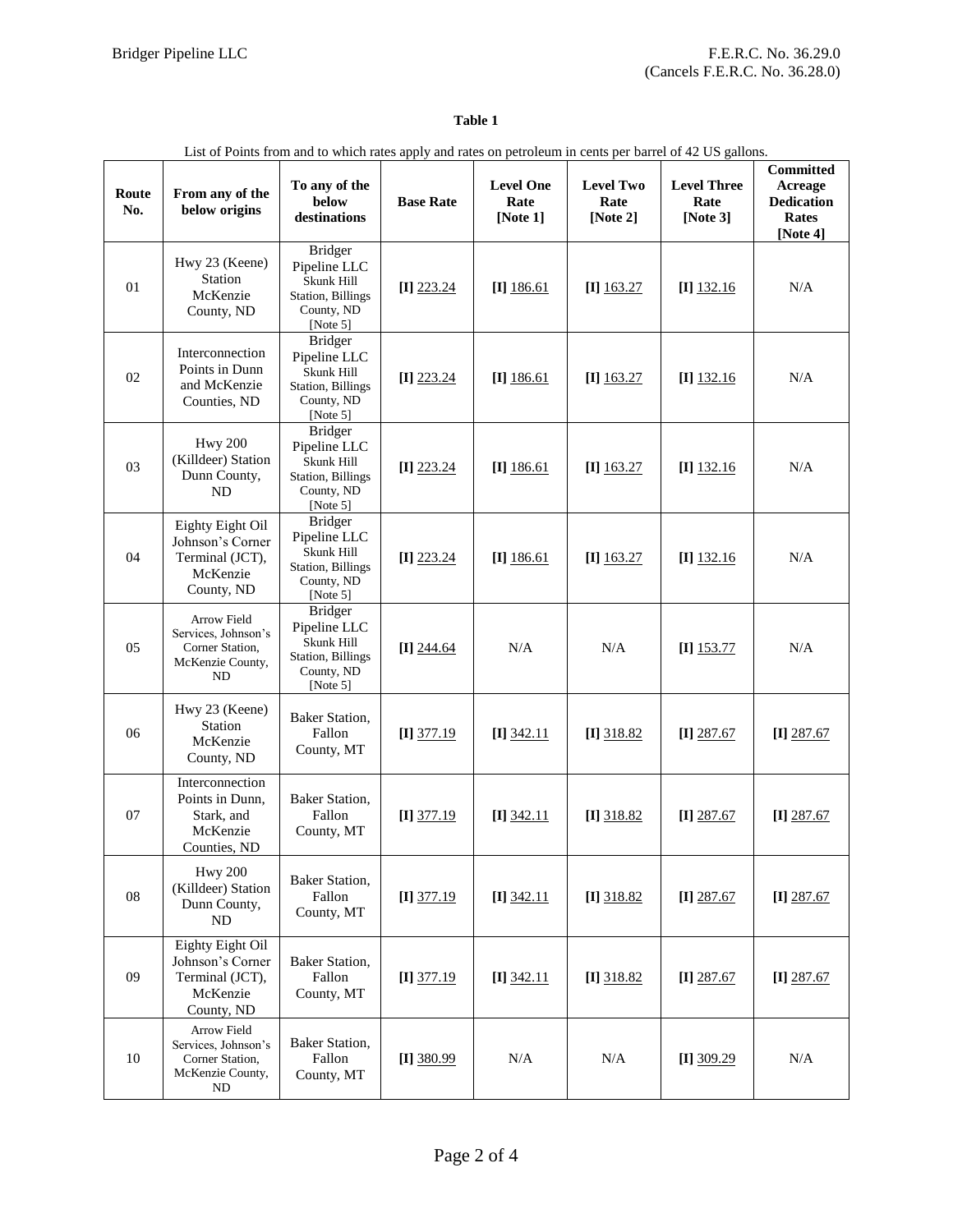#### **Notes Applicable to Table 1**

**Note 1**: The Level One Rate is available to each shipper that, during the open season held by Bridger Pipeline LLC in April 2010, signed a Throughput and Deficiency Agreement for the transportation of at least 912,500 barrels per year over a five-year period.

**Note 2**: The Level Two Rate is available to each shipper that, during the open season held by Bridger Pipeline LLC in April 2010, signed a Throughput and Deficiency Agreement for the transportation of at least 1,825,000 barrels per year over a five-year period.

**Note 3**: The Level Three Rate is available to each shipper that, during the open season held by Bridger Pipeline LLC in April 2010, signed a Throughput and Deficiency Agreement for the transportation of at least 3,650,000 barrels per year over a five-year period.

**Note 4:** The Committed Acreage Dedication Rates are available to Shippers (1) that have currently effective acreage dedication commitments to Bridger's system, made during the open season held beginning October 10, 2016, ("Committed Acreage Dedication Shipper") (2) that tender Petroleum at the applicable origin points listed in Table 1, and (3) that deliver such Petroleum to Baker Station, Fallon County, MT, for further delivery to Belle Fourche Guernsey HUB, Platte County, Wyoming via Belle Fourche Pipeline Company's F.E.R.C. No. 119.7.0 and subsequent reissues thereof.

**Note 5:** For movements from Skunk Hill Station, Billings County, ND to third-party connecting carriers at Skunk Hill Station, a pumpover fee of **[I]** 16.37 cents per barrel shall apply.

#### **Table 2**

List of Points from and to which rates apply and rates on petroleum in cents per barrel of 42 US gallons.

| Route<br>No. | From                                       | To                               | Rate         |
|--------------|--------------------------------------------|----------------------------------|--------------|
|              | Skunk Hill Station, Billings County,<br>ND | Baker Station, Fallon County, MT | $[I]$ 170.33 |
| 12           | Fryburg Station, Billings County,<br>ND    | Baker Station, Fallon County, MT | I] 137.73    |

#### **Rules and Regulations in Addition to the Rules and Regulations in F.E.R.C. No. [W] 26.18.0 26.17.0 and Reissues Thereof**

Gathering Service: The rates named in this tariff are for trunk transportation only. Where a gathering service is performed on designated pipeline laterals, a gathering charge of **[I]** 145.50 cents per barrel will be assessed, except as follows: For any Shipper that is a Committed Acreage Dedication Shipper, such Shipper will receive (i) a **[I]** 24.06 cent per Barrel gathering charge discount on those volumes produced from its "Acreage Dedication" or "Base Production Wells", as such terms are defined in the Shipper's transportation services agreement, when the aggregate volumes shipped by such Shipper to delivery points downstream of Baker Station, Montana equal or exceed 20,000 Barrels per day, on average, during a given month, (ii) a **[I]** 48.13 cent per Barrel gathering charge discount on those volumes produced from its "Acreage Dedication" or "Base Production Wells", when the aggregate volumes shipped by such Shipper to delivery points downstream of Baker Station, Montana equal or exceed 40,000 Barrels per day, on average, during a given month, (iii) **[I]** 60.15 cent per Barrel gathering charge discount on those volumes produced from its "Acreage Dedication" or "Base Production Wells" when the aggregate volumes shipped by such Shipper to delivery points downstream of Sandstone/Baker Station, Montana equal or exceed 70,000 Barrels per day, on average, during a given month, or (iv) **[I]** 72.17 cent per Barrel gathering charge discount on those volumes produced from its "Acreage Dedication" or "Base Production Wells" when the aggregate volumes shipped by such Shipper to delivery points downstream of Sandstone/Barker Station, Montana equal or exceed 80,000 Barrels per day, on average, during a given month. For any Shipper that is a "Dedication Shipper," which is a Shipper that has executed a dedication agreement ("Dedication Agreement") with Carrier that comprises at least 40 dedicated drilling space units located in North Dakota, such Dedicated Shipper will receive (i) a **[I]** 17.94 cent per barrel gathering charge discount if such